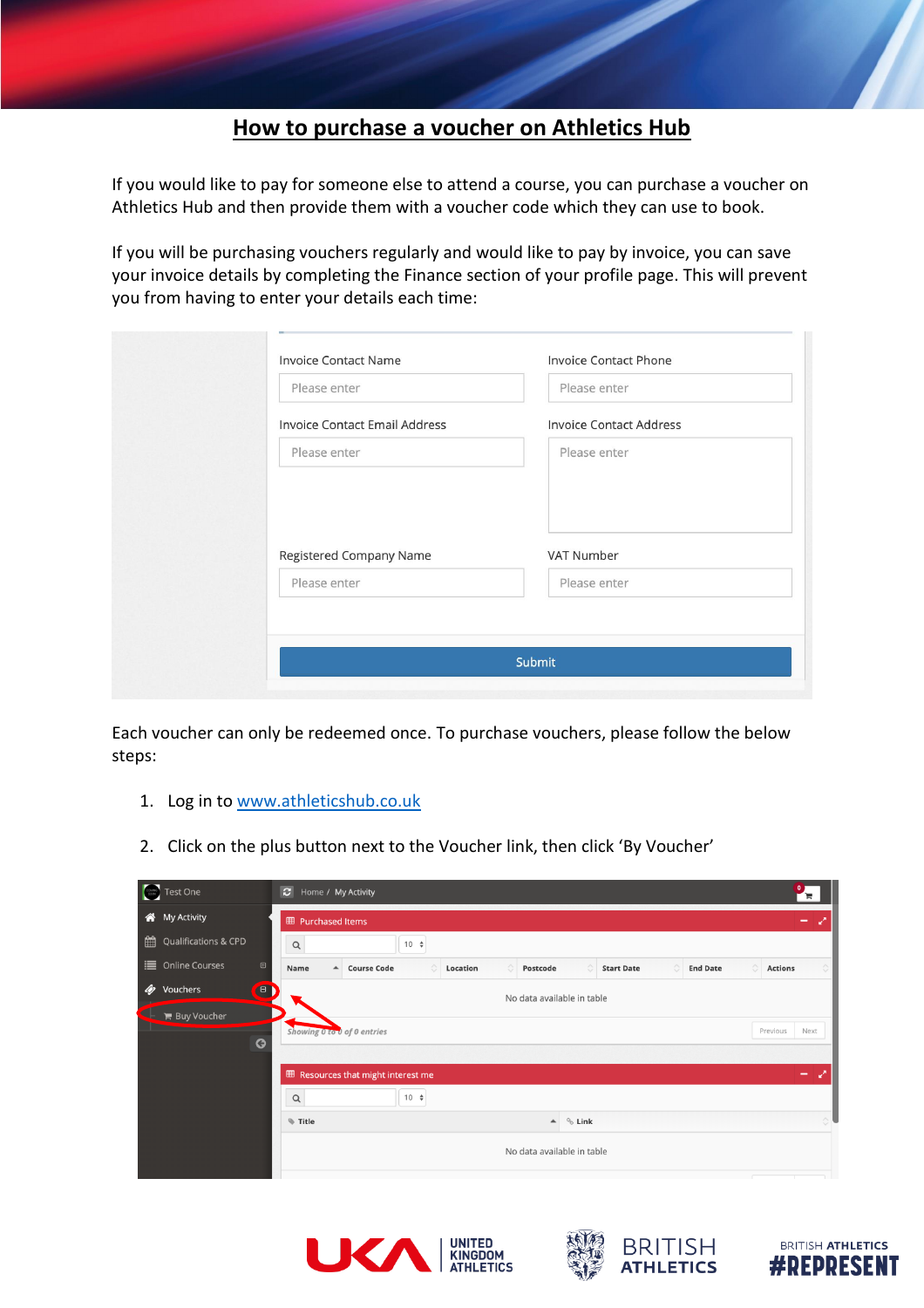3. Select the voucher type and the organisation you wish to purchase from

|   | <b>Test One</b>                    | c <br>Home / Vouchers / Buy Voucher                                            |                          |                                                                                                                                       |              |
|---|------------------------------------|--------------------------------------------------------------------------------|--------------------------|---------------------------------------------------------------------------------------------------------------------------------------|--------------|
| ⋒ | <b>My Activity</b>                 | Purchase your voucher                                                          |                          |                                                                                                                                       |              |
| 雦 | Qualifications & CPD               |                                                                                |                          | O Vouchers must be purchased from the organisation running the event against which you wish to redeem them. Course vouchers can       |              |
|   | <b>E</b> Online Courses<br>田       | only be redeemed against the course you select.                                |                          | O Please note: Voucher purchases are non-refundable. If you choose to pay by invoice, you will be invoiced for the number of vouchers |              |
| ◈ | Vouchers<br>$\Box$                 | you have requested, regardless of whether they have been redeemed.             |                          |                                                                                                                                       |              |
|   | $\mathbb{R}$ Buy Voucher           | O Please make sure you only purchase the number of vouchers you intend to use. |                          |                                                                                                                                       |              |
|   | Voucher Type<br>G<br>Please select |                                                                                | $\overline{\phantom{a}}$ | Organisation<br>Wales                                                                                                                 | $\checkmark$ |
|   |                                    |                                                                                | Q                        |                                                                                                                                       |              |
|   |                                    | For a specific Qualification/CPD Course<br>For a specific amount in pounds (£) |                          |                                                                                                                                       |              |

**Please note:** you are only able to purchase vouchers for a specific Qualification/CPD Course from British Athletics

4. Select the course you want to book, and choose whether you are purchasing vouchers at affiliated or non-affiliated rate

| <b><i>S</i></b> Vouchers<br><b>E</b> Buy Voucher | O Please note: Voucher purchases are non-refundable. If you choose to pay by invoice, you will be invoiced for the number of vouchers<br>you have requested, regardless of whether they have been redeemed.<br>ē<br>O Please make sure you only purchase the number of vouchers you intend to use. |                                                                                                                                                                                   |                            |                                      |          |             |  |  |
|--------------------------------------------------|----------------------------------------------------------------------------------------------------------------------------------------------------------------------------------------------------------------------------------------------------------------------------------------------------|-----------------------------------------------------------------------------------------------------------------------------------------------------------------------------------|----------------------------|--------------------------------------|----------|-------------|--|--|
|                                                  | Voucher Type                                                                                                                                                                                                                                                                                       |                                                                                                                                                                                   |                            | Organisation                         |          |             |  |  |
|                                                  | $\bullet$                                                                                                                                                                                                                                                                                          | For a specific Qualification/CPD Course                                                                                                                                           |                            |                                      | Wales    |             |  |  |
|                                                  | Course                                                                                                                                                                                                                                                                                             |                                                                                                                                                                                   |                            | Cost(E)                              | Quantity | Total $(E)$ |  |  |
|                                                  | <b>Coaching Assistant</b><br>$\checkmark$<br>*Please note - this voucher can only be<br>redeemed in a single transaction. It can take 3-5<br>working days for an invoice to be sent and the<br>voucher code will not be released until payment                                                     |                                                                                                                                                                                   | Non-Affiliated v           | 210<br>$(E210.00)*$                  |          | 210         |  |  |
|                                                  |                                                                                                                                                                                                                                                                                                    |                                                                                                                                                                                   | $\Omega$<br>Non-Affiliated |                                      |          |             |  |  |
|                                                  | selected.                                                                                                                                                                                                                                                                                          | has been received.<br>Affiliated<br>** If the course you require is not listed above,<br>this means that there are no courses currently<br>scheduled by the organisation you have |                            |                                      |          |             |  |  |
|                                                  |                                                                                                                                                                                                                                                                                                    |                                                                                                                                                                                   |                            | $\blacksquare$ Add Voucher to Basket |          |             |  |  |







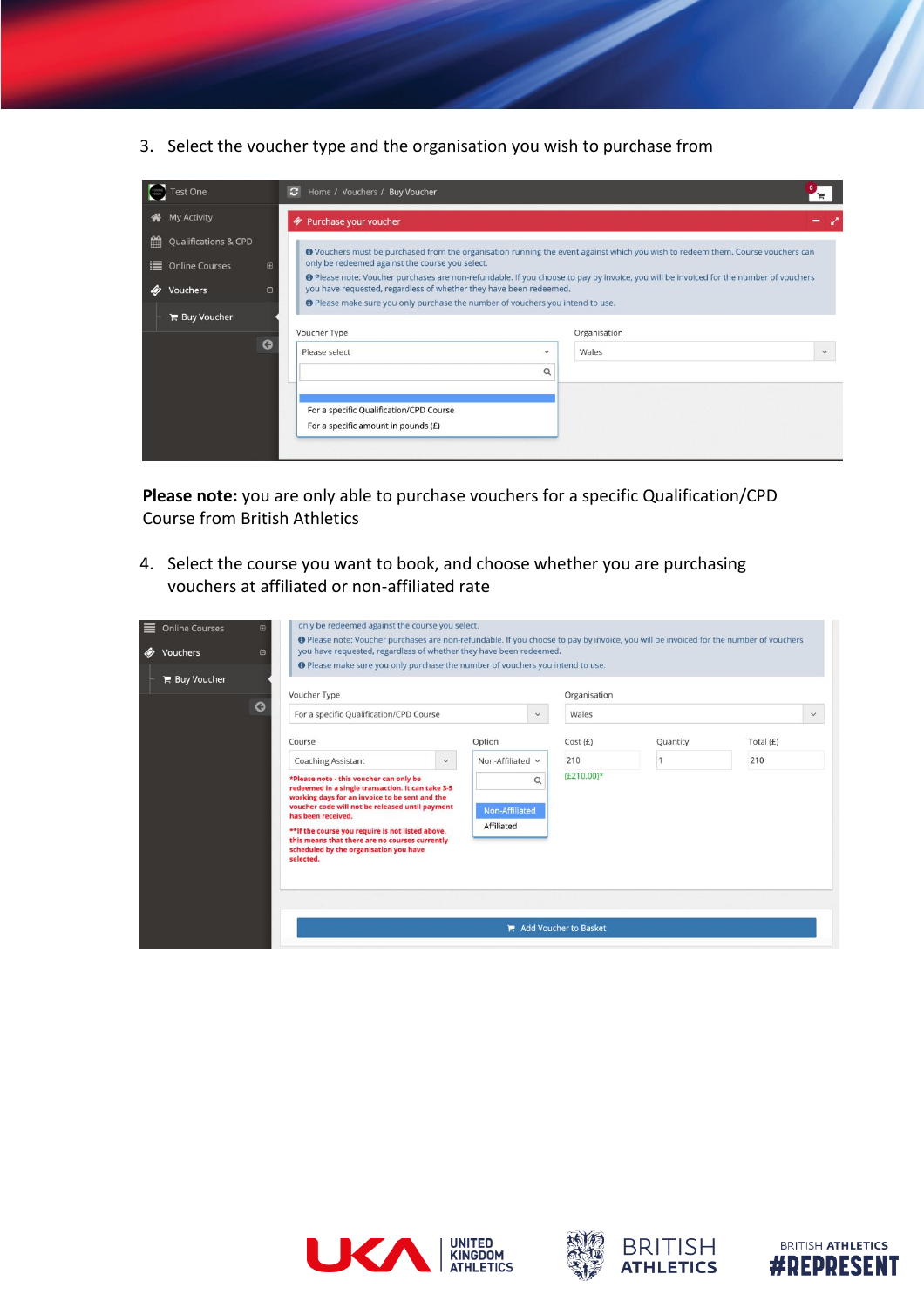If you are purchasing a voucher for a specific amount, enter the value

| O Vouchers must be purchased from the organisation running the event against which you wish to redeem them. Course vouchers can<br>only be redeemed against the course you select.                          |          |              |              |           |
|-------------------------------------------------------------------------------------------------------------------------------------------------------------------------------------------------------------|----------|--------------|--------------|-----------|
| O Please note: Voucher purchases are non-refundable. If you choose to pay by invoice, you will be invoiced for the number of vouchers<br>you have requested, regardless of whether they have been redeemed. |          |              |              |           |
| O Please make sure you only purchase the number of vouchers you intend to use.                                                                                                                              |          |              |              |           |
| Voucher Type                                                                                                                                                                                                |          |              | Organisation |           |
| For a specific amount in pounds $(E)$                                                                                                                                                                       |          | $\checkmark$ | England      |           |
| Amount (£)                                                                                                                                                                                                  | Quantity |              |              | Total (£) |
| $\hat{\cdot}$                                                                                                                                                                                               |          |              |              |           |
| *Please note - this voucher can only be<br>redeemed in a single transaction. It can take 3-5<br>working days for an invoice to be sent and the<br>voucher code will not be released until payment           |          |              |              |           |

Scroll down and click 'Add voucher to basket'.

**Please note:** you will not be able to have a course booking and a voucher in your basket at the same time.

5. If you would like to add more vouchers to your basket, repeat the above process.

If you are ready to checkout, click on the trolley symbol at the top of the page:

|                                                                                                                                                                                                                                                                                                                                                                                                         |                                      |                                                                                                                                 |                                                                                                                                                                                          |       | $X \rightarrow$ |              |  |  |
|---------------------------------------------------------------------------------------------------------------------------------------------------------------------------------------------------------------------------------------------------------------------------------------------------------------------------------------------------------------------------------------------------------|--------------------------------------|---------------------------------------------------------------------------------------------------------------------------------|------------------------------------------------------------------------------------------------------------------------------------------------------------------------------------------|-------|-----------------|--------------|--|--|
| $\left(\frac{1}{2} + \frac{1}{2} + \frac{1}{2} + \frac{1}{2} + \frac{1}{2} + \frac{1}{2} + \frac{1}{2} + \frac{1}{2} + \frac{1}{2} + \frac{1}{2} + \frac{1}{2} + \frac{1}{2} + \frac{1}{2} + \frac{1}{2} + \frac{1}{2} + \frac{1}{2} + \frac{1}{2} + \frac{1}{2} + \frac{1}{2} + \frac{1}{2} + \frac{1}{2} + \frac{1}{2} + \frac{1}{2} + \frac{1}{2} + \frac{1}{2} + \frac{1}{2} + \frac{1}{2} + \frac$ | <b>Test One</b>                      | c                                                                                                                               | Home / Vouchers / Buy Voucher                                                                                                                                                            |       |                 |              |  |  |
| ⋒                                                                                                                                                                                                                                                                                                                                                                                                       | <b>My Activity</b>                   | W                                                                                                                               | Purchase your voucher                                                                                                                                                                    |       |                 |              |  |  |
| 鱛                                                                                                                                                                                                                                                                                                                                                                                                       | Qualifications & CPD                 | O Vouchers must be purchased from the organisation running the event against which you wish to redeem them. Course vouchers can |                                                                                                                                                                                          |       |                 |              |  |  |
| ≡                                                                                                                                                                                                                                                                                                                                                                                                       | <b>Online Courses</b><br>$\bigoplus$ |                                                                                                                                 | only be redeemed against the course you select.<br>O Please note: Voucher purchases are non-refundable. If you choose to pay by invoice, you will be invoiced for the number of vouchers |       |                 |              |  |  |
|                                                                                                                                                                                                                                                                                                                                                                                                         | <b>Vouchers</b><br>Θ                 |                                                                                                                                 | you have requested, regardless of whether they have been redeemed.<br>O Please make sure you only purchase the number of vouchers you intend to use.                                     |       |                 |              |  |  |
|                                                                                                                                                                                                                                                                                                                                                                                                         | <b>E</b> Buy Voucher                 | Voucher Type<br>Organisation                                                                                                    |                                                                                                                                                                                          |       |                 |              |  |  |
|                                                                                                                                                                                                                                                                                                                                                                                                         | G                                    |                                                                                                                                 | Please select<br>$\checkmark$                                                                                                                                                            | Wales |                 | $\checkmark$ |  |  |
|                                                                                                                                                                                                                                                                                                                                                                                                         |                                      |                                                                                                                                 |                                                                                                                                                                                          |       |                 |              |  |  |
|                                                                                                                                                                                                                                                                                                                                                                                                         |                                      |                                                                                                                                 |                                                                                                                                                                                          |       |                 |              |  |  |
|                                                                                                                                                                                                                                                                                                                                                                                                         |                                      |                                                                                                                                 |                                                                                                                                                                                          |       |                 |              |  |  |
|                                                                                                                                                                                                                                                                                                                                                                                                         |                                      |                                                                                                                                 |                                                                                                                                                                                          |       |                 |              |  |  |

Scroll down to 'Proceed to Checkout'.